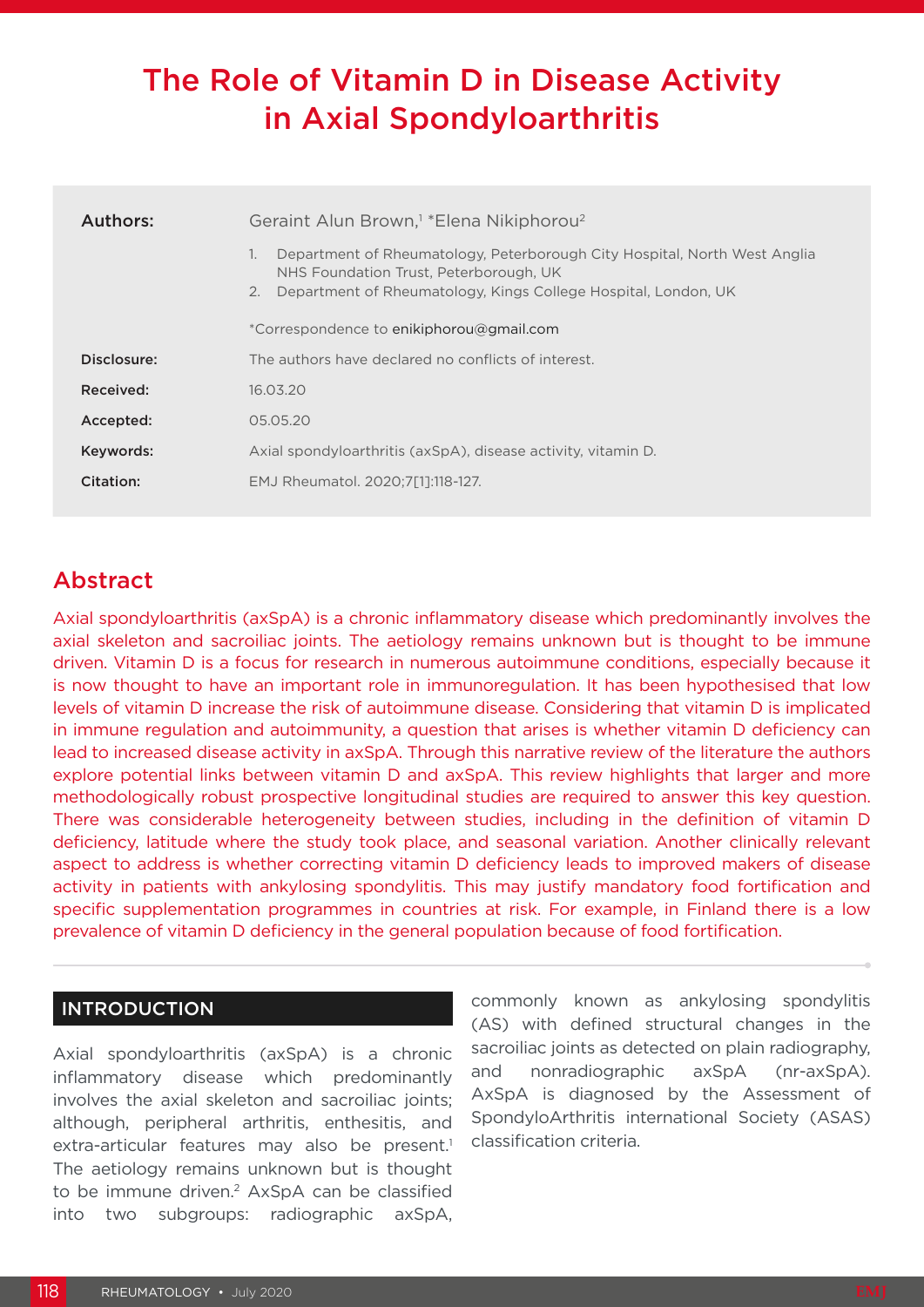#### Table 1: Vitamin D and disease activity in axial spondyloarthritis studies.

| Author, year,                                                                                               | <b>Subjects</b>                                                                       | <b>Controls</b>                         | <b>Medications:</b>                                                                                                    | <b>Vitamin D</b><br>metabolite  | <b>Results</b>                                                                                                                                                                                                                                                                         |
|-------------------------------------------------------------------------------------------------------------|---------------------------------------------------------------------------------------|-----------------------------------------|------------------------------------------------------------------------------------------------------------------------|---------------------------------|----------------------------------------------------------------------------------------------------------------------------------------------------------------------------------------------------------------------------------------------------------------------------------------|
| country<br><b>Study design</b><br><b>Season</b>                                                             |                                                                                       |                                         | <b>Vitamin D</b><br>supplement, NSAID,<br><b>DMARD, biologics</b>                                                      | <b>Deficiency</b><br>definition |                                                                                                                                                                                                                                                                                        |
| Zhao et al., <sup>10</sup><br>2017, UK<br>Cross-sectional<br>November<br>2011-November<br>2015              | axSpA 235<br>patients (AS and<br>$a \times SpA$ )                                     | None                                    | Vitamin D<br>supplement: included<br>(60 patients)<br><b>NSAID: 163</b><br>DMARD: none<br>Biologics: 74 anti-TNF       | 25(OH)D<br>$<$ 30.0<br>nmol/L   | BASDAI score, ESR, and CRP<br>were higher in vitamin D<br>deficiency.                                                                                                                                                                                                                  |
| Yazmalar et al., <sup>11</sup><br>2013, Turkey<br>Cohort<br>July-<br>September and<br>December-<br>February | 72 AS (Mod<br>NY criteria); 28<br>completed the<br>study                              | 71 RA, 74<br>OA, 70<br>healthy          | Vitamin D<br>supplement: included<br>NSAID: included<br>DMARD: included<br>Biologics: included                         | 25(OH)D<br>Not defined          | No difference between<br>groups for vitamin D levels<br>between seasons. BASDAI<br>scores differed between<br>seasons (p<0.05). AS had<br>higher CRP levels but not<br>ESR levels. No association<br>between BASDAI score and<br>vitamin D.                                            |
| Kolahi et al., <sup>12</sup><br>2019, Iran<br>Cross-sectional<br>March-<br>September<br>2018                | 86 SpA (AS 65,<br>undifferentiated<br>14) (International<br>criteria)                 | 117 healthy,<br>age and sex-<br>matched | Vitamin D<br>supplement: excluded<br>NSAID: not<br>mentioned<br>DMARD: not<br>mentioned<br>Biologics: not<br>mentioned | 25(OH)D<br><10.0<br>nmol/L      | Vitamin D was lower in SpA.<br>No correlation with BASDAI<br>score.                                                                                                                                                                                                                    |
| Hmamouchi<br>et al., <sup>13</sup> 2013,<br>Morocco<br>Cross-sectional<br>Summer                            | 70 AS (Mod NY<br>criteria)                                                            | 140 healthy<br><65 years                | Vitamin D<br>supplement: excluded<br>NSAID: 58<br>DMARD: none<br>Biologics: 8 anti-TNF                                 | 25(OH)D<br>$<$ 20.0<br>nmol/L   | Vitamin D was lower in AS<br>group. CRP was higher in<br>AS. Vitamin D negatively<br>correlated with BASDAI<br>score.                                                                                                                                                                  |
| Kültür et al., <sup>8</sup><br>2019, Turkey<br>Cross-sectional<br>July 2016-<br>January 2017                | 62 AS (Mod NY<br>criteria)                                                            | 32 healthy                              | Vitamin D<br>supplement: not<br>mentioned<br>NSAID: included<br>DMARD: not<br>mentioned<br>Biologics: included         | <b>SVDR</b><br>Not defined      | No difference between SVDR<br>levels between control and<br>AS groups. SVDR levels<br>were higher in AS patients<br>with a BASDAI score >4,<br>compared to controls and<br>inactive AS. No difference<br>between NSAID and anti-TNF<br>therapies. SVDR correlated<br>with ESR and CRP. |
| Koçyiğit,<br>Akyol, <sup>14</sup> 2018,<br>Turkey<br>Cross-sectional<br>March-May<br>2018                   | 68 AS (Mod NY<br>criteria)                                                            | 34 healthy                              | Vitamin D<br>supplement: excluded<br>NSAID: 36<br>DMARD: none<br>Biologics: 32 anti-TNF                                | 25(OH)D<br>Not defined          | Vitamin D was lower in AS<br>group. No difference in<br>vitamin D between treatment<br>groups. Vitamin D was not<br>associated with BASDAI<br>score, ASDAS-CRP, ESR, or<br>CRP.                                                                                                        |
| Hmamouchi<br>et al., <sup>15</sup> 2016,<br>France<br>Prospective<br>longitudinal<br>Four seasons           | Symptoms<br>suggestive of<br>AxSpA. (IBP<br>criteria, ASAS<br>classification);<br>486 | Healthy from<br>2006-2007<br>data       | Vitamin D<br>supplement: not<br>mentioned<br>NSAID: included<br>DMARD: not<br>mentioned<br>Biologics: included         | 25(OH)D<br>$<$ 50.0<br>nmol/L   | Vitamin D was lower in DESIR<br>cohort and between winter<br>to spring. Those with vitamin<br>D deficiency at baseline had<br>higher BASDAI scores, but<br>ASDAS was not statistically<br>significant.                                                                                 |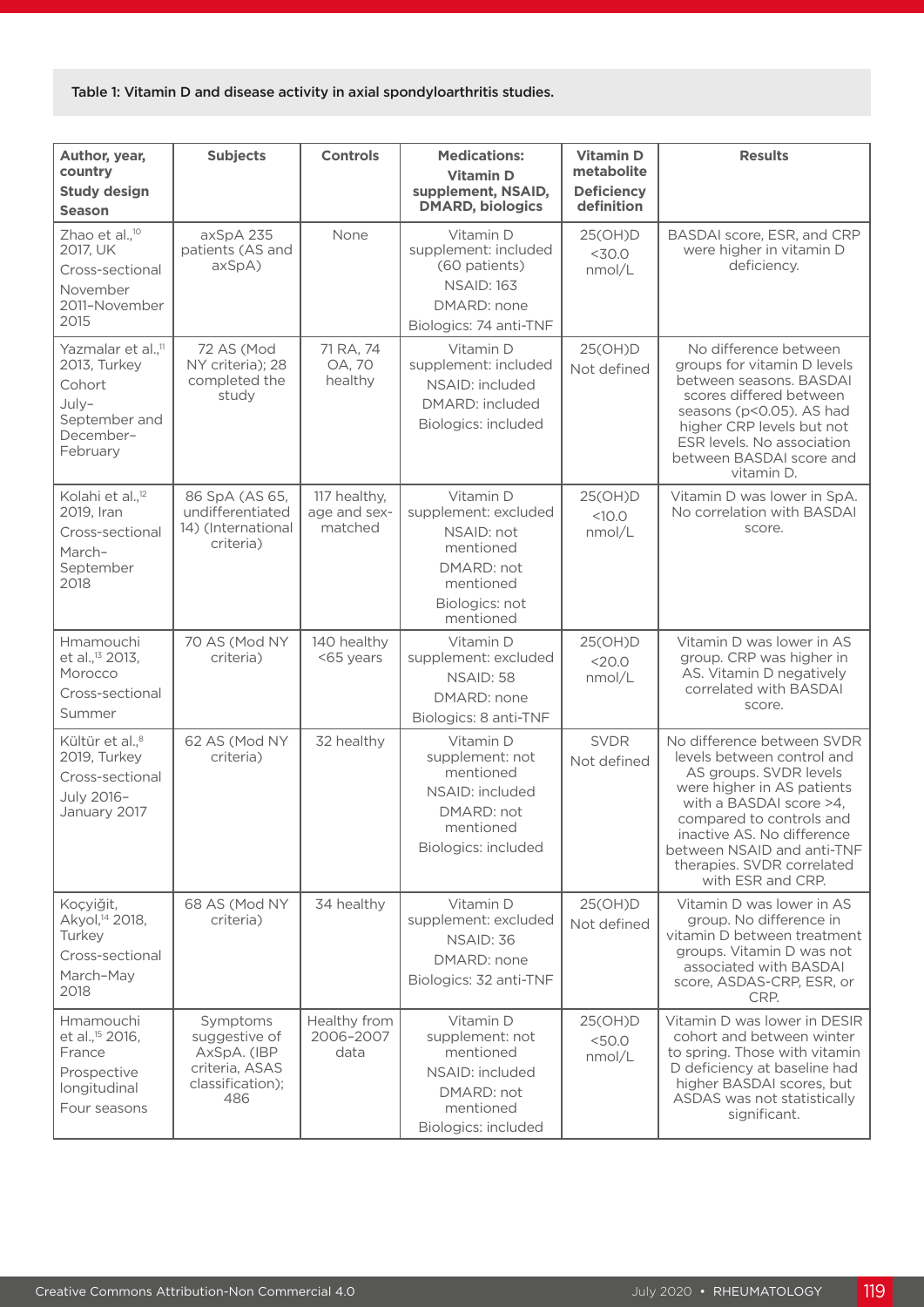| Author, year,<br>country                                                                        | <b>Subjects</b>                                                               | <b>Controls</b> | <b>Medications:</b><br><b>Vitamin D</b>                                                                                          | <b>Vitamin D</b><br>metabolite                                  | <b>Results</b>                                                                                                                                                                                                                                                                                 |
|-------------------------------------------------------------------------------------------------|-------------------------------------------------------------------------------|-----------------|----------------------------------------------------------------------------------------------------------------------------------|-----------------------------------------------------------------|------------------------------------------------------------------------------------------------------------------------------------------------------------------------------------------------------------------------------------------------------------------------------------------------|
| <b>Study design</b><br><b>Season</b>                                                            |                                                                               |                 | supplement, NSAID,<br><b>DMARD, biologics</b>                                                                                    | <b>Deficiency</b><br>definition                                 |                                                                                                                                                                                                                                                                                                |
| Lange et al., <sup>16</sup><br>2001, Germany<br>Cross-sectional<br>May-August<br>1998           | 70 AS (Mod NY<br>criteria)                                                    | 45 healthy      | Vitamin D<br>supplement: not<br>mentioned<br>NSAID: 58<br>DMARD: 7 MTX, 5 SSZ<br>Biologics: not<br>mentioned                     | $1,25(OH)$ <sub>2</sub> D<br>and $25(OH)$<br>Ð<br>$<$ 6.0 ng/mL | AS had higher ESR and<br>CRP and lower 1,25(OH), D<br>than controls. 1,25(OH), D<br>negatively correlated with<br>disease activity (ESR, CRP,<br>and BASDAI score).                                                                                                                            |
| Žagar et al., <sup>17</sup><br>2019, Croatia<br>Cross-sectional<br>June 2015-April<br>2016      | 150 AS (ASAS<br>criteria)                                                     | None            | Vitamin D<br>supplement: none<br>before study<br>NSAID: not<br>mentioned<br>DMARD: 53 MTX/<br>SSZ/LEF.<br>Biologics: 31 anti-TNF | 25(OH)D<br>$<$ 50.0<br>nmol/L                                   | No correlation with<br>BASDAI score, ESR, or<br>CRP and vitamin D. No<br>difference in mean vitamin<br>D concentration through<br>seasons.                                                                                                                                                     |
| Üstün,<br>Turhanoğlu, <sup>18</sup><br>2014, Turkey<br>Cross-sectional<br>Winter                | 75 AS (criteria<br>not mentioned)                                             | 35 healthy      | Vitamin D<br>supplement: not<br>mentioned<br>NSAID: not<br>mentioned<br>DMARD: not<br>mentioned<br>Biologics: not<br>mentioned   | 25(OH)D<br>Not defined                                          | Vitamin D was low in both<br>groups. No correlation<br>between vitamin D and<br><b>BASDAI</b> score.                                                                                                                                                                                           |
| Erten et al., <sup>19</sup><br>2012, Turkey<br>Cross-sectional<br>Winter:<br>December-<br>March | 48 AS (Mod<br>NY criteria), 113<br>undifferentiated<br>SpA (ESSG<br>criteria) | 92 healthy      | Vitamin D<br>supplement: not<br>mentioned NSAID:<br>included<br>DMARD: not<br>mentioned Biologics:<br>not mentioned              | 25(OH)D<br><10.0<br>nmol/L                                      | Vitamin D was lower in AS.<br>Vitamin D inversely related<br>to ESR and CRP in AS group<br>only. No correlation between<br>vitamin D and BASDAI score.                                                                                                                                         |
| Durmus et al., <sup>19</sup><br>2012, Turkey<br>Cross-sectional<br>Unknown                      | 99 AS (Mod NY<br>criteria)                                                    | 42 healthy      | Vitamin D<br>supplement: excluded<br>NSAID: not<br>mentioned<br>DMARD: not<br>mentioned<br>Biologics: not<br>mentioned           | 25(OH)D<br>$<$ 20.0<br>nmol/L                                   | Vitamin D was lower in<br>AS, but not statistically<br>significant. ESR, CRP, and<br>BASDAI score were higher<br>in vitamin D deficiency<br>subgroup. BASDAI score,<br>ESR, and CRP inversely<br>correlated with vitamin D<br>levels.                                                          |
| Klingberg et<br>al., <sup>20</sup> 2016,<br>Sweden<br>Cross-sectional<br>February-April<br>2009 | 203 AS (Mod NY<br>criteria)                                                   | 120 healthy     | Vitamin D<br>supplement: included<br>(42 patients)<br>NSAID: included<br>DMARD: included<br>Biologics: included                  | 25(OH)D<br>$<$ 25.0<br>nmol/L                                   | No difference in vitamin D<br>levels between groups once<br>those taking supplements<br>were excluded. There was no<br>correlation between vitamin<br>D and ASDAS-CRP, BASDAI<br>score, ESR, or CRP. No<br>difference in vitamin D with<br>those taking NSAID versus<br>anti-TNF versus DMARD. |
| Mermerci<br>Başkan et al., <sup>21</sup><br>2010, Turkey<br>Cross-sectional<br>Unknown          | 100 AS (Mod NY<br>criteria)                                                   | 58 healthy      | Vitamin D<br>supplement: not<br>mentioned<br><b>NSAID: 100</b><br>DMARD: 83 SSZ/MTX<br>Biologics: 8 anti-TNF                     | 25(OH)D<br><20.0<br>nmol/L                                      | Vitamin D was lower in AS.<br>Negative correlation with<br>vitamin D and ESR/CRP, but<br>not statistically significant. No<br>correlation between vitamin<br>D and BASDAI score.                                                                                                               |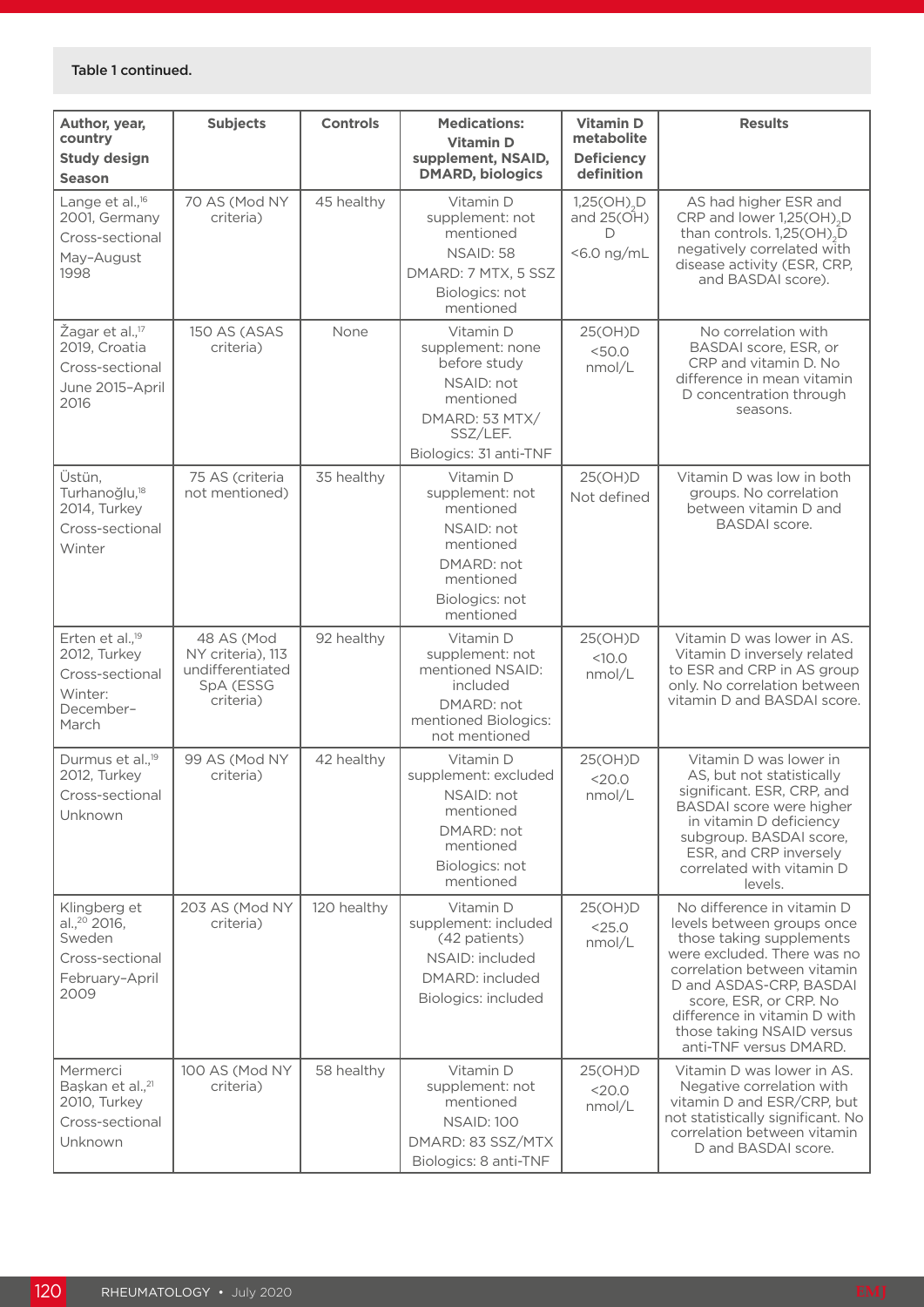| Author, year,<br>country<br><b>Study design</b><br><b>Season</b>                                                            | <b>Subjects</b>                                            | <b>Controls</b>                          | <b>Medications:</b><br><b>Vitamin D</b><br>supplement, NSAID,<br><b>DMARD, biologics</b>                               | <b>Vitamin D</b><br>metabolite<br><b>Deficiency</b><br>definition | <b>Results</b>                                                                                                                                                                                                                                                                                                                            |
|-----------------------------------------------------------------------------------------------------------------------------|------------------------------------------------------------|------------------------------------------|------------------------------------------------------------------------------------------------------------------------|-------------------------------------------------------------------|-------------------------------------------------------------------------------------------------------------------------------------------------------------------------------------------------------------------------------------------------------------------------------------------------------------------------------------------|
| Braun-<br>Moscovici et<br>al., <sup>22</sup> 2011, Israel<br>Cross-sectional<br>Winter and<br>summer                        | 14 AS (Mod NY<br>criteria)                                 | 85 RA, 22<br>PsA                         | Vitamin D<br>supplement: included<br>NSAID: not<br>mentioned<br>DMARD: included<br>Biologics: included                 | 25(OH)D<br>$<12.0$ ng/<br>$mL = 4.8$<br>nmol/L                    | No difference with vitamin D<br>and season. No correlation<br>between vitamin D and<br><b>BASDAI</b> score.                                                                                                                                                                                                                               |
| Lange et al., <sup>23</sup><br>2005, Germany<br>Cross-sectional<br>Summer                                                   | 58 AS (Mod NY<br>criteria)                                 | 58 healthy                               | Vitamin D<br>supplement: not<br>mentioned<br>NSAID: 45<br>DMARD: 12 MTX/SSZ<br>Biologics: not<br>mentioned             | 1,25(OH)D<br>$<$ 20.0 pg/<br>mL                                   | 1,25(OH), D was lower in AS<br>group, which negatively<br>correlated with BASDAI<br>score, ESR, and CRP.                                                                                                                                                                                                                                  |
| Guła et al., <sup>24</sup><br>2018, Poland<br>Cross-sectional<br>Seasonal<br>variation                                      | 11 axSpA (ASAS<br>criteria), 29<br>AS (Mod NY<br>criteria) | 12 PsA, 11<br>perSpA                     | Vitamin D<br>supplement: included<br>NSAID: included<br>DMARD: included<br>Biologics: included                         | 25(OH)D<br><30.0 ng/<br>$mL = 12.0$<br>nmol/L                     | No difference in vitamin D<br>levels between axSpA versus<br>perSpA. No association with<br>vitamin D deficiency and<br>BASDAI score, CRP, ESR,<br>or ASDAS. No difference<br>between NSAID or biologic<br>DMARD and vitamin<br>D deficiency. Positive<br>correlation between vitamin<br>D and ESR in axSpA only.                         |
| Ozkan et al., <sup>25</sup><br>2017, Turkey<br>Prospective<br>controlled<br>July-<br>September and<br>December-<br>February | 32 AS (Mod NY<br>criteria)                                 | 25 OA, 25<br>fibromyalgia,<br>25 healthy | Vitamin D<br>supplement: excluded<br>NSAID: not<br>mentioned<br>DMARD: not<br>mentioned<br>Biologics: not<br>mentioned | 25(OH)D<br>Not defined                                            | No difference in BASDAI<br>score in AS patients between<br>summer and winter, and no<br>association with vitamin D.<br>Vitamin D was lowest in AS<br>winter group but not summer.                                                                                                                                                         |
| Yagiz et al., <sup>26</sup><br>2015, Turkey<br>Retrospective<br>Winter-Spring                                               | 100 AS (Mod NY<br>criteria)                                | 92 RA, 62<br>healthy                     | Vitamin D<br>supplement: not<br>mentioned<br>NSAID: included<br>DMARD: included<br>Biologics: 29 anti-TNF              | 25(OH)D<br><20.0 ng/<br>$mL = 8.0$<br>nmol/L                      | Vitamin D deficiency was<br>common in all groups.<br>Vitamin D levels were not<br>different in AS patients in a<br>subgroup of low versus high<br>disease activity. Treatment<br>groups had no statistically<br>significant correlation with<br>vitamin D level. In AS, vitamin<br>D did not correlate with<br>BASDAI score, ESR, or CRP. |
| Fernandes<br>et al., <sup>27</sup> 2018,<br>Global<br>Cross-sectional<br>Four seasons                                       | 1,030 SpA-<br>(ASAS criteria)                              | None                                     | Vitamin D<br>supplement: excluded<br><b>NSAID: 919</b><br><b>DMARD: 814</b><br>Biologics: 499 anti-<br><b>TNF</b>      | 25(OH)D<br>$<$ 20.0<br>nmol/L                                     | Vitamin D deficiency was<br>associated with higher<br><b>BASDAI and ASDAS</b><br>scores, although observed<br>differences were small.<br>Vitamin D deficiency was<br>associated with radiographic<br>sacroiliitis but there was no<br>difference in MRI sacroiliitis<br>between the two groups.                                           |

AS: ankylosing spondylitis; ASAS criteria: Assessment of SpondyloArthritis international Society criteria; axSpA: axial spondyloarthritis; BASDAI: Bath Ankylosing Spondylitis Disease Activity Index; CRP: C-reactive protein; DESIR: devenir des spondyloarthrites indifférenciées récentes; DMARD: disease-modifying antirheumatic drug; ESR: erythrocyte sedimentation rate; ESSG: European Spondylitis Study Group; IBP: inflammatory back pain; LEF: leflunomide; Mod NY criteria: modified New York criteria for ankylosing spondylitis; MTX: methotrexate; NSAID: nonsteroidal anti-inflammatory drug; OA: osteoarthritis; perSpA: peripheral spondyloarthritis; PsA: psoriatic arthritis; RA: rheumatoid arthritis; SpA: spondyloarthritis; SSZ: sulfasalazine; SVDR: serum vitamin D receptor.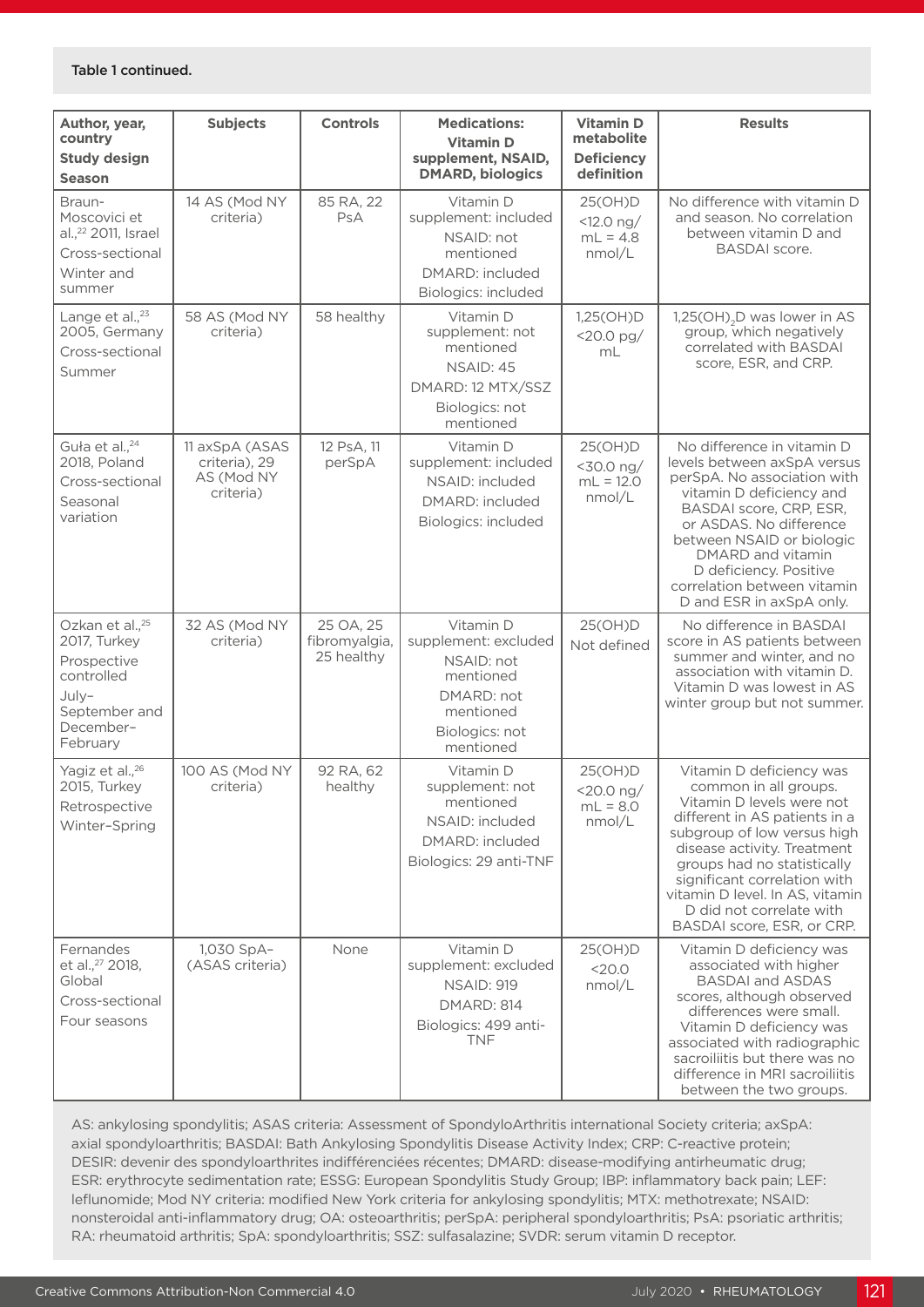Treatments recommended for both conditions include physiotherapy, nonsteroidal antiinflammatory drugs (NSAID), disease-modifying antirheumatic drugs (DMARD) including methotrexate and sulfasalazine for peripheral arthritis, and biologic therapies including anti-TNF and IL-17A.

Vitamin D has been a focus for research in numerous autoimmune conditions including multiple sclerosis and rheumatoid arthritis.<sup>3</sup> Vitamin D2 (ergocalciferol) is derived from dietary sources, whilst vitamin D3 (colecalciferol) is primarily synthesised in the epidermis through exposure to ultraviolet B (UVB) light. Both vitamins D2 and D3 are converted in the liver and subsequently hydroxylated in the kidneys to form 1,25-dihydroxycholecalciferol (1,25(OH)<sub>2</sub>D), the active metabolite of vitamin D. The role of vitamin D was previously considered solely for calcium regulation and skeletal homeostasis, but now its role in the immune system is of particular interest. For instance, 1,25(OH)<sub>2</sub>D has inhibitory effects on dendritic cells, promoting monocyteto-macrophage differentiation and producing immunosuppressant cytokines.<sup>4</sup>  $1,25(OH)$ <sub>2</sub>D also promotes increased phagocytic activity of macrophages. Its effect on the acquired immune system includes reducing proinflammatory T-helper 1 and Th17 cell activity, limiting the production of proinflammatory cytokines IL-1, TNF-α, IL-6, and IL-17A.<sup>5</sup> Furthermore, 1,25(OH)<sub>2</sub>D acts on T regulatory cells and Th2 responses, raising IL-10, an anti-inflammatory cytokine.<sup>5</sup> Vitamin D binds to a nuclear vitamin D receptor (VDR) to either activate or inhibit target genes.<sup>6</sup> It may act to regulate NF-κB activation which is increased in  $AS^7$  This is important for the expression of adhesion molecules and other proinflammatory genes.<sup>8</sup>

It has been hypothesised that low levels of vitamin D increase the risk of autoimmune disease.9 Considering vitamin D is implicated in immune regulation and autoimmunity, a question that arises is whether vitamin D deficiency can lead to increased disease activity in axSpA. The objective of this narrative review of the literature is to explore the association between vitamin D and disease activity in axSpA. A search of the current literature was performed on Medline, Embase, and Cochrane using the medical subject heading terms "ankylosing spondylitis," "axial spondyloarthropathy," and "vitamin D." References from review papers were also reviewed for relevance.

### HOW COMMON IS VITAMIN D DEFICIENCY IN AXSPA?

Several studies highlighted that vitamin D deficiency is more frequent in patients with AS than in healthy controls (Table 1).<sup>10-27</sup> In a study from Israel, vitamin D levels were shown to be lower in patients with AS than in patients with rheumatoid arthritis and psoriatic arthritis.22 However, the sample size was small, with only 14 patients with AS included. Frequency of vitamin D deficiency in the study was higher in those of Arabic ethnicity (76.7%) compared to individuals of Jewish ethnicity (23.0%).<sup>22</sup> However, in one of the largest studies examining 203 AS patients from Sweden, no difference in vitamin D levels was found between AS patients and controls. It must be noted that the AS group were older, had higher BMI, had a higher prevalence of tobacco smoking, and were more likely to take vitamin D supplementation than the control group. When patients taking vitamin D supplements were excluded from the results, there was no difference in vitamin D levels between the two groups.<sup>20</sup>

Studies focussing on the association between vitamin D levels and disease activity in AS were predominantly conducted in Europe or in countries bordering the Mediterranean Sea, with the majority taking place in Turkey where vitamin D deficiency is common.<sup>28</sup> A global study (ASAS-COMOSPA) that included patients from 18 countries, with 82.3% located in a latitude greater than 37° North, has shown interesting results.27 Of the 1,030 patients with spondyloarthritis as defined by the ASAS criteria, 51.2% were found to be deficient in vitamin  $D^{27}$ Single-centre studies in North or South America, Australasia, or Asia are lacking.

Vitamin D deficiency is likely to be common in the UK, since one-third of UK adults who had been tested for vitamin D in primary care were found to be deficient.29 Rates of vitamin D deficiency are also higher in ethnic minority populations in the UK.29 Global prevalence is difficult to ascertain because of a lack of data, especially from Africa and South America, although an estimated 1 billion people have a vitamin D deficiency.<sup>30,31</sup> Vitamin D deficiency is especially widespread in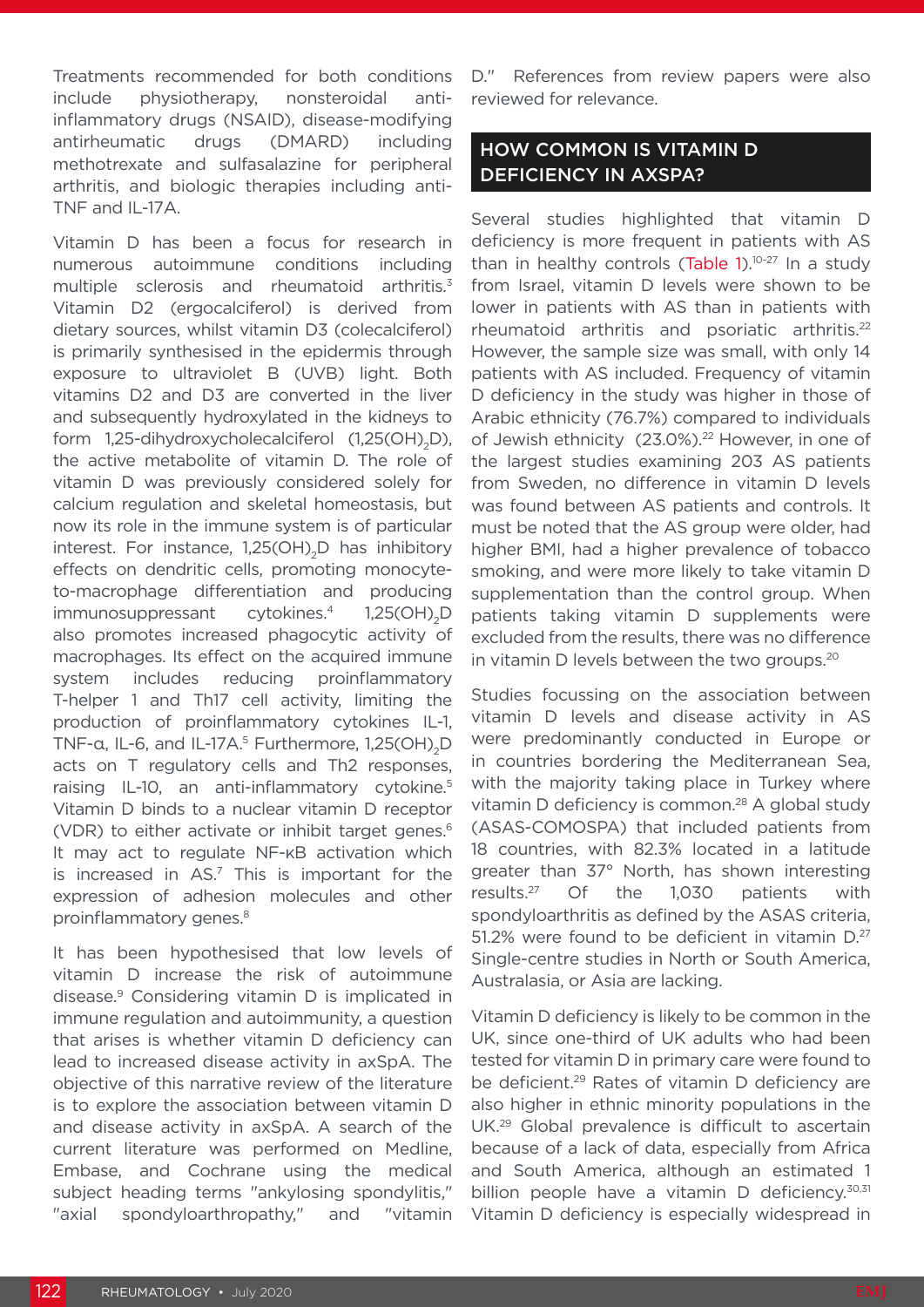the Middle East.<sup>32</sup> Furthermore, Finland, a country with low levels of sunlight, has implemented a national health promotion programme regarding vitamin D supplementation and fortification of milk and dairy products.<sup>33</sup> This has resulted in increased vitamin D intake and higher vitamin D concentrations.34

#### SEASONAL VARIATION ON THE IMPACT OF VITAMIN D

There was significant seasonal variation between studies, with the majority occurring in either the winter or summer. Several studies collected data over a number of seasons. In two studies in Turkey, vitamin D was low in the AS group and control groups over the winter period.18,26 In a Swedish study, sunlight was not found to be a factor in their results because the study occurred over winter months when UVB levels were too low for synthesis of vitamin  $D<sup>20</sup>$  In comparison, the summer studies found that vitamin D levels remained lower in AS groups than in controls. This included the two studies which measured the active metabolite  $1,25(OH)_{2}D^{16,23}$  Widespread deficiency of vitamin D is common throughout the summer, which is interesting because cutaneous synthesis via exposure to UV light is the main source for vitamin D. Five to 10 minutes of sun exposure three times per week is sufficient to guarantee vitamin D supply.<sup>35</sup> People with darker skin absorb more UVB in the melanin of their skin than people with fair skin, and therefore require more sun exposure to produce the same amount of vitamin D.<sup>36,37</sup> Only 10% of vitamin D is provided by the diet.<sup>22</sup>

#### MEASUREMENT OF VITAMIN D LEVELS

Several studies report on actual 25-hydroxycholecalciferol, or 25(OH)D, levels. However, there were considerable differences in the cut-off values to define vitamin D deficiency. Global consensus to define vitamin D deficiency is lacking. The Endocrine Society definition states a value <50.0 nmol/L, whereas the Institute of Medicine (IOM) committee disagrees with this definition, recommending <30.0 nmol/L to define deficiency,<sup>38</sup> and states that a level >40.0 nmol/L meets the level required for approximately half the population to have good bone health.<sup>39</sup> The range for vitamin D deficiency in the studies

evaluated was from 4.8 nmol/L to 50.0 nmol/L, and the median was 20.0 nmol/L. Having a large range makes comparisons between studies difficult, and cut-off values may lead to differences in the interpretation of results. Two studies by Lange et al.<sup>16,23</sup> measured the active metabolite 1,25(OH)2D, which has a short half-life (approximately 4 hours), compared to 25(OH)D which has a half-life of 2–3 weeks.40 1,25(OH)<sub>2</sub>D is also influenced by the VDR, vitamin D-binding protein, and 1-α-hydroxylase, so requires cautious interpretation.<sup>41</sup> Further reasons why the concentration of  $1,25(OH)$ <sub>2</sub>D cannot be utilised as a marker of vitamin D status are that low concentrations of the final metabolite are detected in the serum, and that a very small amount of 25(OH)D can be converted to  $1,25(OH)$ <sub>2</sub>D which provide a false idea of sufficiency.<sup>39</sup> It is only when 25(OH)D falls below 10.0 nmol/L that  $1,25$ (OH)<sub>2</sub>D decreases.<sup>42</sup>

One novel study measured serum VDR (SVDR), where vitamin D binds to activate or inhibit the target genes which play a role in immunological regulation. Polymorphisms of VDR-encoded genes may play a role in the pathogenesis, disease activation, and clinical features of AS.<sup>8</sup> These genes could represent a potential target for modifying disease expression and behaviour.

#### DISEASE ACTIVITY AND VITAMIN D **DEFICIENCY**

No clear association has been identified between disease activity and vitamin D deficiency. Studies that found a negative correlation between vitamin D and Bath Ankylosing Spondylitis Disease Activity Index (BASDAI) include one study that recruited male patients only.<sup>13</sup> Raised inflammatory markers, including erythrocyte sedimentation rate (ESR) and C-reactive protein (CRP), and BASDAI scores have been shown to be higher in AS patients with vitamin D deficiency compared to AS patients with normal vitamin D levels.<sup>19</sup> Serum 1,25(OH)<sub>2</sub>D, the active metabolite, is also negatively correlated with ESR, CRP, and BASDAI scores in patients with AS.16,23 In the DESIR cohort, a prospective observational study, vitamin D deficiency was associated with higher BASDAI and Ankylosing Spondylitis Disease Activity (ASDAS) scores, although ASDAS scores were not statistically significant.<sup>15</sup> Vitamin D deficiency was also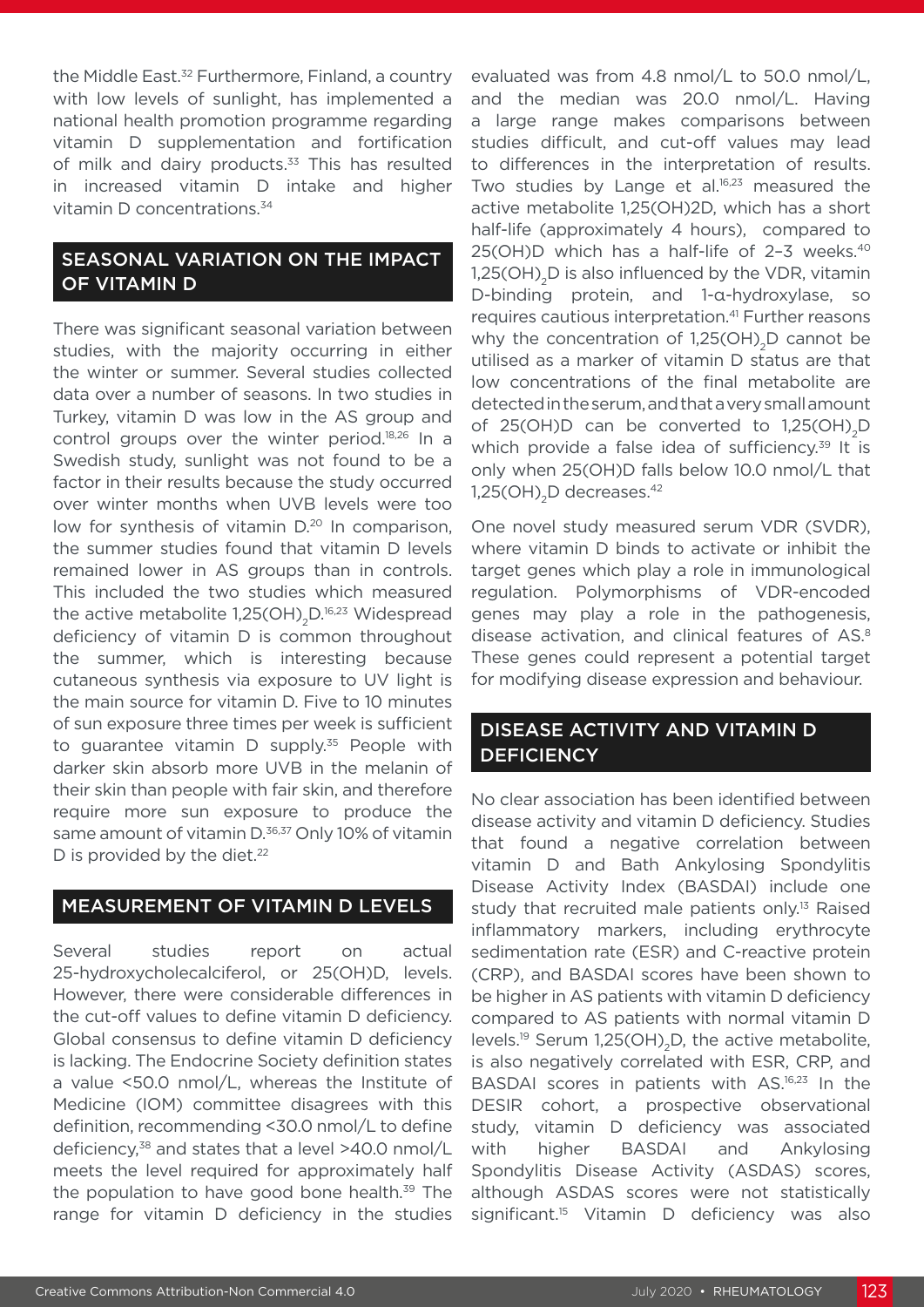associated with radiological sacroiliitis at baseline assessment.<sup>15</sup> The inclusion criteria for this study, however, were patients with inflammatory back pain suggestive of spondyloarthritis who were subsequently classified according to the ASAS criteria. Serum VDR levels were positively correlated with BASDAI, CRP, and ESR.<sup>8</sup> In the ASAS-COMOSPA study, patients with vitamin D deficiency had higher BASDAI and ASDAS scores than those with normal vitamin D levels, although the observed differences were small.<sup>27</sup> Radiographic sacroiliitis was also more prevalent in the vitamin D-deficient group, but there was no difference in MRI sacroiliitis between the two groups. Two limitations to this study were that serum vitamin D levels were derived from a variety of laboratory methods, and 239 patients with psoriasis and 53 patients with inflammatory bowel disease were included in the study.27

Several studies found no association between vitamin D deficiency and increased disease activity as measured by BASDAI.<sup>11,12,14</sup> There was also no association with vitamin D level and ASDAS-CRP.20 There was a positive correlation between vitamin D levels and ESR in patients with axSpA, but no association with vitamin D deficiency and BASDAI, CRP, and ASDAS. The authors could not explain this result.<sup>24</sup>

#### Evidence from Systematic Reviews and Meta-Analyses

A meta-analysis by Cai et al. $3$  found that higher levels of disease activity were present in patients with low vitamin D levels. Vitamin D deficiency was also associated with AS susceptibility. However, the heterogeneity of the studies  $(1^2=90\%)$  makes comparisons between studies difficult. Only eight studies were included in the meta-analysis and most were from Chinese databases, which were not included in the present narrative review. A systematic review by Zhao et al.<sup>41</sup> in 2014 found that vitamin D was lower in patients with AS, but there were insufficient published data to support an immunomodulatory role for vitamin D in AS. No studies included in the systematic review were prospective longitudinal studies.

Another systematic review by Kriegel et al.,<sup>43</sup> which evaluated whether vitamin D affects the risk of developing an autoimmune disease, concluded that cross-sectional data pointed

to a potential role of vitamin D in autoimmune disease prevention. Only four case-controlled studies for patients with AS were included, two of which measured the active metabolite 1.25(OH). D which has its limitations as previously discussed.16,23 Another study by Mermerci Başkan et al.<sup>21</sup> found no association between vitamin D and BASDAI, and a further study found a negative correlation between CRP and vitamin D in a combined cohort of AS and psoriatic arthritis patients. 44

#### VITAMIN D SUPPLEMENTATION

In the studies evaluated, most did not mention in their methods if patients were taking vitamin D supplementation. Five studies<sup>10,11,20,22,24</sup> included information on supplementation and seven studies<sup>12-14,17,19,25,27</sup> excluded vitamin D supplementation. No difference in disease activity, as measured by BASDAI, ASDAS, CRP, and ESR, was found in patients with AS and nr-axSpA once adjusted for vitamin D supplementation.<sup>24</sup> Comparisons between AS and nr-axSpA as subgroups were not performed. Dietary intake of vitamin D included fortified foods and was not taken into consideration in all studies. This was unlike a prospective controlled study of 40 patients with AS who had disease activity measured in the summer and winter.25 Patients taking calcium and vitamin D supplements were excluded from the study. There were no differences between dietary habits of patients with AS versus controls who had either osteoarthritis or fibromyalgia. However, the results do not include these data, and the methodology does not explain how dietary information was obtained and classified. Mean BASDAI value in the AS group did not show any significant difference between summer and winter, and there was no correlation between vitamin D and BASDAI in both seasons.

#### THE ROLE OF DISEASE-MODIFYING ANTIRHEUMATIC DRUG THERAPIES ON VITAMIN D

Studies generally show no statistically significant correlations between vitamin D deficiency and anti-TNF therapy or DMARD.14,20 Patients treated with anti-TNF had lower BASDAI scores but vitamin D levels were similar to those treated with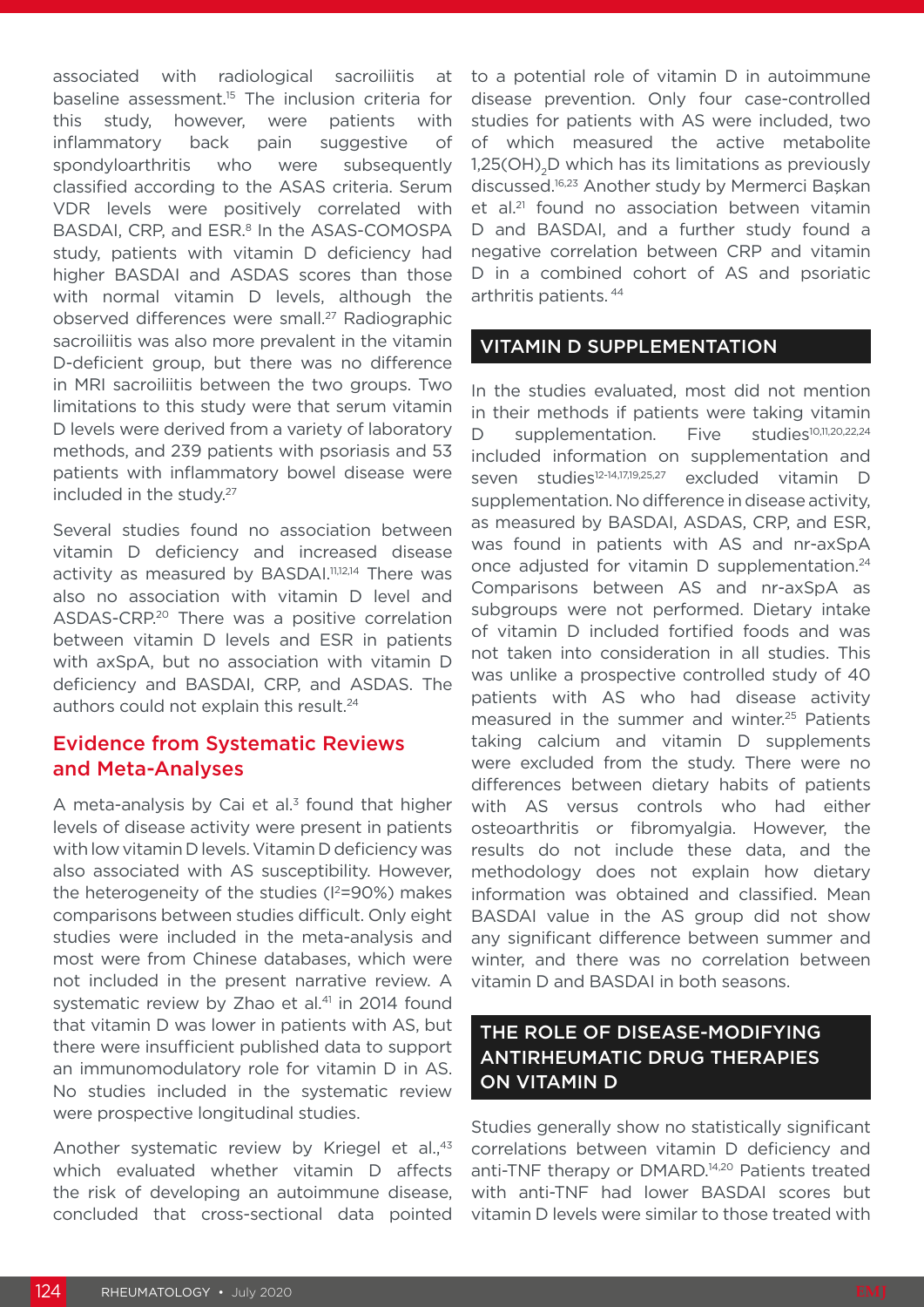DMARD.22 When SVDR levels were measured, a significant difference was found between patients taking NSAID versus anti-TNF biologic therapy.8 Anti-TNF therapy may suppress SVDR. In addition, SVDR levels of the AS group treated with NSAID were elevated compared to the control group.8

#### KEY LEARNING POINTS

Studies that focussed on vitamin D levels and disease activity in AS demonstrate considerable heterogeneity, including the definition of vitamin D deficiency, latitude where the study took place, and seasonal variation. Disease duration and severity of disease were often not taken into consideration which may implicate the findings to date. Sample size for a number of the studies was small, which is another important limitation. This makes the identification of causative links between vitamin D and disease activity difficult.

Vitamin D levels were often lower in patients with AS compared to controls, although in a large proportion of the studies vitamin D levels were low in both groups. Furthermore, patients with active disease are likely to be less mobile and subsequently are less likely to receive sun exposure. It is hypothesised that autoimmune disease incidence is associated with latitude. This may be explained by genetics, diet, infection, or exposure to UVB. In the studies evaluated, most occurred between the latitude 30–40°, which are associated with good levels of sunlight all year round. Patients from Morocco and Turkey often had low vitamin D levels, which is likely caused by a combination of genetic, dietary, and clothing attire factors. In a Swedish study, sunlight was not a factor in their results because the study occurred over winter when UVB levels were too low for synthesis of vitamin  $D<sub>1</sub><sup>20</sup>$  which again suggests that genetic and dietary factors play an important role in influencing vitamin D levels. None of the studies provided evidence that the incidence for AS may be higher in countries with widespread vitamin D deficiency compared to those without.

The greatest challenge in robustly determining if vitamin D deficiency is associated with increased disease activity was the lack of prospective longitudinal studies. To date, only two of the studies are prospective longitudinal studies. One included only 32 patients with AS, but found no association between vitamin D levels and BASDAI scores, with no change in BASDAI score between winter and summer.<sup>25</sup> The other prospective longitudinal study included patients presenting with inflammatory back pain suggestive of axSpA. Patients were subdivided into three groups: those who met ASAS criteria with imaging changes, those who met ASAS criteria with clinical parameters, and those who did not fulfil ASAS criteria. The modified New York criteria were not included in this study. The main finding was of a higher prevalence of vitamin D deficiency in spondyloarthritis at the onset of disease, which may correlate with more active and severe disease. This was supported by findings of greater prevalence of baseline radiological sacroiliitis in those with vitamin D deficiency. The level of vitamin D was negatively correlated with BASDAI and ASDAS score.15 Cross-sectional studies often only measured a 'snapshot' measurement of vitamin D, introducing bias and unexplained variability when level of sunlight exposure, dietary intake, and control for seasonal variation was poor.

A limitation in the disease activity reported in the studies is that patients often have normal serum inflammatory markers despite evidence for bone marrow oedema on MRI. Furthermore, vitamin D deficiency in healthy populations can manifest as arthralgia, and BASDAI scores in patients with vitamin D deficiency may be higher as a result. The same applies to patients with secondary fibromyalgia, which has a high prevalence in AS. Fibromyalgia was not mentioned as an exclusion criterion in any of the studies. A more accurate assessment for disease activity would incorporate spinal imaging with BASDAI measurements.

#### **CONCLUSION**

In summary, larger and more methodologically robust prospective longitudinal studies are required to determine whether vitamin D is related to disease activity. Another clinically relevant aspect to address is whether correcting vitamin D deficiency leads to improved makers of disease activity in patients with AS. This may justify mandatory food fortification and specific supplementation programmes in countries at risk.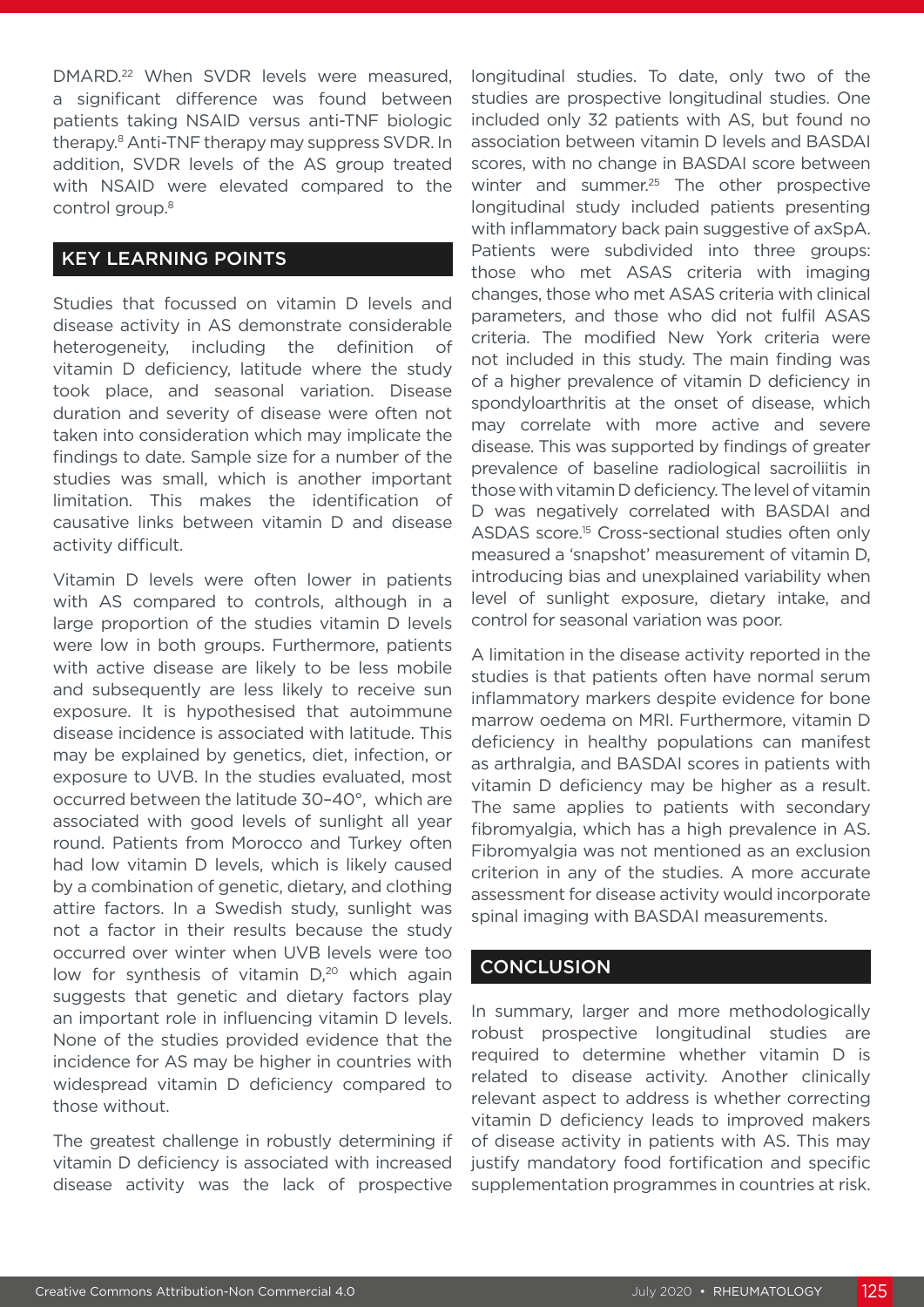#### References

- 1. Braun J. Axial spondyloarthritis including ankylosing spondylitis. Rheumatology (Oxford). 2018;57(Suppl 6):vi13.
- de Koning A et al. Pathophysiology of axial spondyloarthritis: consensus and controversies. Eur J Clin Invest. 2018;48(5):e12913.
- 3. Rudwaleit M et al. The development of assessment of spondyloarthritis international society classification criteria for axial spondyloarthritis (part II): validation and final selection. Ann Rheum Dis. 2009;68(6):777-83.
- 4. Cai G et al. Vitamin D in ankylosing spondylitis: review and meta-analysis. Clin Chim Acta. 2015;438:316-22.
- 5. Helming L et al. 1alpha,25- Dihydroxyvitamin D3 is a potent suppressor of interferon gammamediated macrophage activation. Blood. 2005;106(13):4351-8.
- 6. Crotti C et al. Vitamin D and spondyloarthritis: review of the literature. Open Rheumatol J. 2018;12(Suppl 1, M3):214-25.
- 7. Wu S, Sun J. Vitamin D, vitamin D receptor, and macroautophagy in inflammation and infection. Discov Med. 2011;11(59):325-35.
- 8. Sun J et al. Increased NF-kappaB activity in fibroblasts lacking the vitamin D receptor. Am J Physiol Endocrinol Metab. 2006;291(2):E315- 22.
- 9. Kültür T et al. The relationship of serum vitamin D receptor levels with disease activity and clinical parameters in patients with ankylosing spondylitis. Turk J Phys Med Rehab. 2019;65(4):389-93.
- 10. Yang CY et al. The implication of vitamin D and autoimmunity: a comprehensive review. Clin Rev Allergy Immunol. 2013;45(2):217-26.
- 11. Zhao SZ et al. Vitamin D deficiency in axial spondyloarthritis is associated with higher disease activity. Arch Rheumatol. 2017;32(3):209-15.
- 12. Yazmalar L et al. Seasonal disease activity and serum vitamin D levels in rheumatoid arthritis, ankylosing spondylitis and osteoarthritis. 2013;13(1):47-55.
- 13. Kolahi S et al. Does vitamin D deficiency contribute to higher disease activity in patients with spondyloarthritis? Immunol Lett. 2019;212:1-5.
- 14. Hmamouchi I et al. The relation between disease activity, vitamin D levels and bone mineral density in men patients with ankylosing spondylitis. Rheumatol Rep. 2013;5(1);e3.
- 15. Koçyiğit BF, Akyol A. Vitamin D levels in patients with ankylosing spondylitis: is it related to

disease activity? Pak J Med Sci. 2018;34(5):1209-14.

- 16. Hmamouchi I et al. Vitamin D, disease activity and comorbidities in early spondyloarthritis. Clin Exp Rheumatol. 2016;34(3):396-403.
- 17. Lange U et al. Relationship between disease activity and serum levels of vitamin D metabolites and parathyroid hormone in ankylosing spondylitis. Osteoporos Int. 2001;12(12):1031-5.
- 18. Žagar I et al. Correspondence of vitamin D status with functional scores and disease activity among Croatian patients with ankylosing spondylitis: a preliminary study. Psychiatr Danub. 2019;31(Suppl 1):105-11.
- 19. Erten S et al. Decreased plasma vitamin D levels in patients with undifferentiated spondyloarthritis and ankylosing spondylitis. Intern Med. 2013;52:339-344.
- 20. Üstün N, Turhanoğlu A. Vitamin D levels in patients with ankylosing spondylitis and its relationship with disease activity. Arch Rheumatol. 2014;29(4):321-2.
- 21. Durmus B et al. Does vitamin D affect disease severity in patients with ankylosing spondylitis? Chin Med J (Engl). 2012;125(14):2511-5.
- 22. Klingberg E et al. The vitamin D status in ankylosing spondylitis in relation to intestinal inflammation, disease activity, and bone health: a cross sectional study. Osteoporos Int. 2016;27(6):2027-33.
- 23. Mermerci Başkan B et al. The relation between osteoporosis and vitamin D levels and disease activity in ankylosing spondylitis. Rheumatol Int. 2010;30(3):375-81.
- 24. Braun-Moscovici Y et al. Vitamin D level: is it related to disease activity in inflammatory joint disease? Rheumatol Int. 2011;31(4):493-9.
- 25. Lange U et al. Association of 1.25 vitamin D3 deficiency, disease activity and low bone mass in ankylosing spondylitis. Osteoporos Int. 2005;16(12):1999-2004.
- 26. Guła Z et al. Vitamin D serum concentration is not related to the activity of spondyloarthritis preliminary study. Rheumatologia. 2018;56(6):388-91.
- 27. Ozkan A et al. Relationship between seasonal serum 25-hydroxy vitamin D levels and disease activity in patients with ankylosing spondylitis, osteoarthritis, and fibromyalgia syndrome. J Clin Anal Med. 2017;8(6):523-8.
- 28. Yagiz AE et al. Association of vitamin D with disease activity in rheumatoid arthritis and ankylosing spondylitis. J Clin Anal Med. 2015;6(4):486-9.
- 29. Fernandes S et al. Vitamin D status in spondyloarthritis: results of the ASAS-COMOSPA international study. Clin Exp Rheumatol. 2018;36(2):210-4.
- 30. Satman I et al. Prevalence and correlates of vitamin D deficiency and associated factors in Turkish adults. Endocr Abstracts. 2013;32:P135.
- 31. Crowe FL et al. Trends in the incidence of testing for vitamin D deficiency in primary care in the UK: a retrospective analysis of The Health Improvement Network (THIN), 2005– 2015. BMJ Open. 2019;9(6):e028355.
- 32. Holick MF. High prevalence of vitamin D inadequacy and implications for health. Mayo Clin Proc. 2006;81(3):353-73.
- 33. Gordon CM et al. Prevalence of vitamin D deficiency among healthy adolescents. Arch Pediatr Adolesc Med. 2004;158(6):531-7.
- 34. Palacios C, Gonzalez L. Is vitamin D deficiency a major global public health problem? J Steroid Biochem Mol Biol. 2014;144(Pt A):138-45.
- 35. Spiro A, Buttriss JL. Vitamin D: an overview of vitamin D status and intake in Europe. Nutr Bull. 2014;39(4):322-50.
- 36. Raulio S et al. Successful nutrition policy: improvement of vitamin D intake and status in Finnish adults over the last decade. Euro J Public Health. 2017;27(2):268-73.
- 37. Holick MF. Vitamin D deficiency. N Engl J Med. 2007;357(3):266-81.
- 38. Nair R, Maseeh A. Vitamin D: The "sunshine" vitamin. J Pharmacol Pharmacother. 2012;3(2):118-26.
- 39. Rostand SG. Ultraviolet light may contribute to geographic and racial blood pressure differences. Hypertension. 1997;30(2):150-6.
- 40. Cashman KD, Kiely M. Recommended dietary intakes for vitamin D: where do they come from, what do they achieve and how can we meet them? J Hum Nutr Diet. 2014;27(5):434-42.
- 41. Romagnoli E et al. Management of endocrine disease: value and limitations of assessing vitamin D nutritional status and advised levels of vitamin D supplementation. Eur J Endocrinol. 2013;169(4):R59-69.
- 42. Essouma M, Noubiap JJN. Are systematic screening for vitamin D deficiency and vitamin D supplementation currently feasible for ankylosing spondylitis patients? Int J Inflam. 2017;2017:7840150.
- 43. Zhao S et al. Systematic review of association between vitamin D levels and susceptibility and disease activity of ankylosing spondylitis. Rheumatology (Oxford). 2014;53(9):1595-603.
- 44. Fraser WD, Milan AM. Vitamin D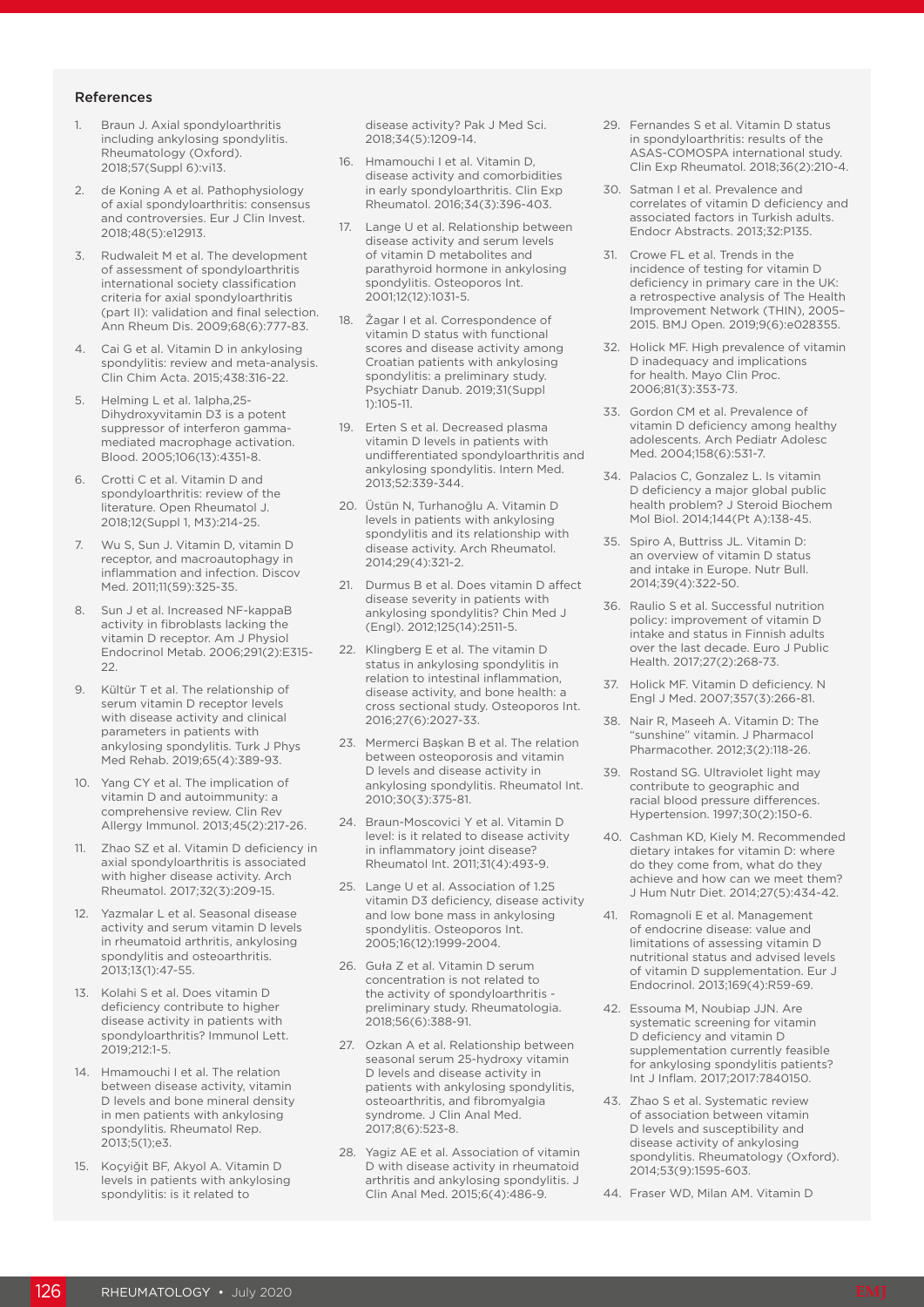assays: past and present debates, difficulties, and developments. Calcif Tissue Int. 2013;92(2):118-27.

45. Kriegel MA et al. Does vitamin D

affect risk of developing autoimmune disease?: A systematic review. Semin Arthritis Rheum. 2011;40(6):512-31.

46. Teichmann J et al. Antibodies to

human tissue transglutaminase and alterations of vitamin D metabolism in ankylosing spondylitis and psoriatic arthritis. Rheumatol Int. 2010;30(12):1559-63.

FOR REPRINT QUERIES PLEASE CONTACT: +44 (0) 1245 334450